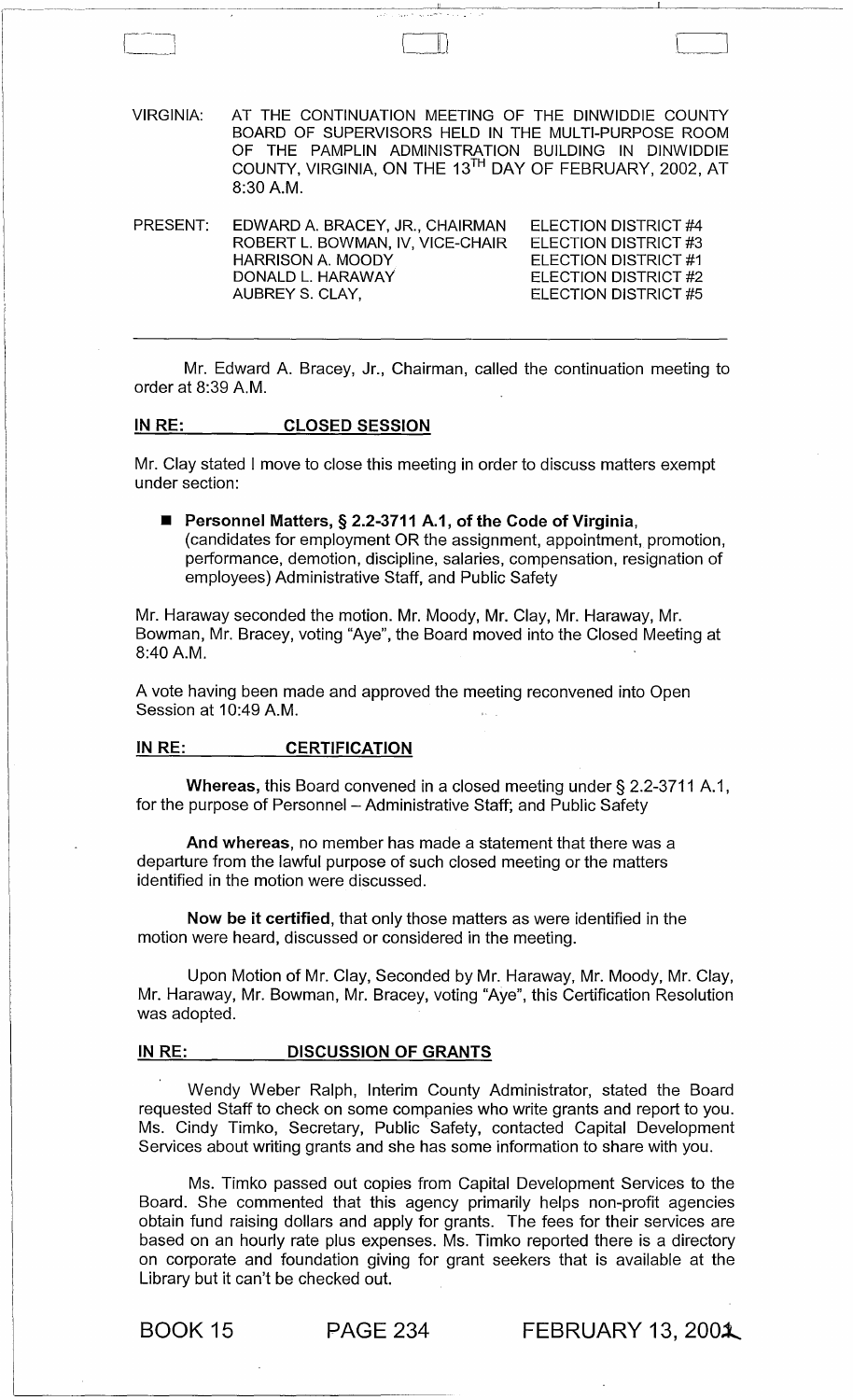The Board had a lengthy discussion regarding whether to hire a company to write grants or hire a full time employee to write grants for the County. They decided to investigate this issue further before making any decisions.

# IN RE: DISCUSSION OF FUND BALANCE

Mrs. Wendy Weber Ralph, Interim County Administrator, presented the following list of funds that have been committed or spent to date from the undesignated fund balance:

# FUNDS SPENT/COMMITTED TO DATE

| \$287,642 | Public Safety Building - committed        |
|-----------|-------------------------------------------|
| 43,000    | $GIS - 1st$ year – flyover- committed     |
| 25,000    | Route 1 Corridor Study - committed        |
| 223,000   | Dinwiddie Fire Truck - purchased          |
| 130,000   | Trash Truck- purchased                    |
| 130,200   | 2 Ambulances - County share - purchased   |
| 165,000   | Balance - Historic Courthouse - committed |
| 12,000    | Namozine Roof - completed                 |
| 418,000   | McKenney Rescue Engine - purchased        |
| 50,000    | Jail Repairs - in progress                |
|           |                                           |

#### \$1,483,842 TOTAL

In addition to these items, there is some monumentation that needs to be put in place before the GIS flyover and the Historic Courthouse is going to have a change order that Mr. Faison will be presenting to you. One of them is the ceiling in the Courtroom, which has to be maintained in the same style and color. This is a total of \$1.5 million of the surplus, which has been spent or committed to as of this date.

\*Note - The CIP Committee is presently working with \$1,000,000 from this fund for FY02.

Mrs. Ralph commented that the draft list the CIP Committee is working on for planning purposes is also attached. We are working on the projects listed and we try to set aside \$1 million for those projects. Now we will have to go back and try to fit them into the money. The Board has not committed any funds for these projects yet, Mrs. Ralph stated. She commented she was trying to give the Board some idea of what the committee is doing and the projects that have been submitted to the Committee for their consideration.

There was a lengthy discussion about the undesignated fund balance and what funds have and have not been set aside. Mrs. Ralph explained the funds have to be designated or the auditor treats it as a total balance of undesignated money. The Board asked for a list of all the funds that have been designated to this point. Mrs. Ralph commented that list was the list she distributed. She pointed out that Staff wanted to let the Board know some of the other things that are being considered for these funds, so you could see that the money could be used up fairly quickly if the Board takes action. But that decision, of course, is up to the Board.

### IN RE: GIS FLYOVER -- ADDITIONAL MONUMENTATION

Mr. David Thompson, Zoning Administrator/Senior Planner, stated the State is placing some temporary monuments in the County for the scheduled fly over for the GIS. These monuments are aerial panel points used to identify parcels of land in the northeast portion of the county for the fly over. Mr.



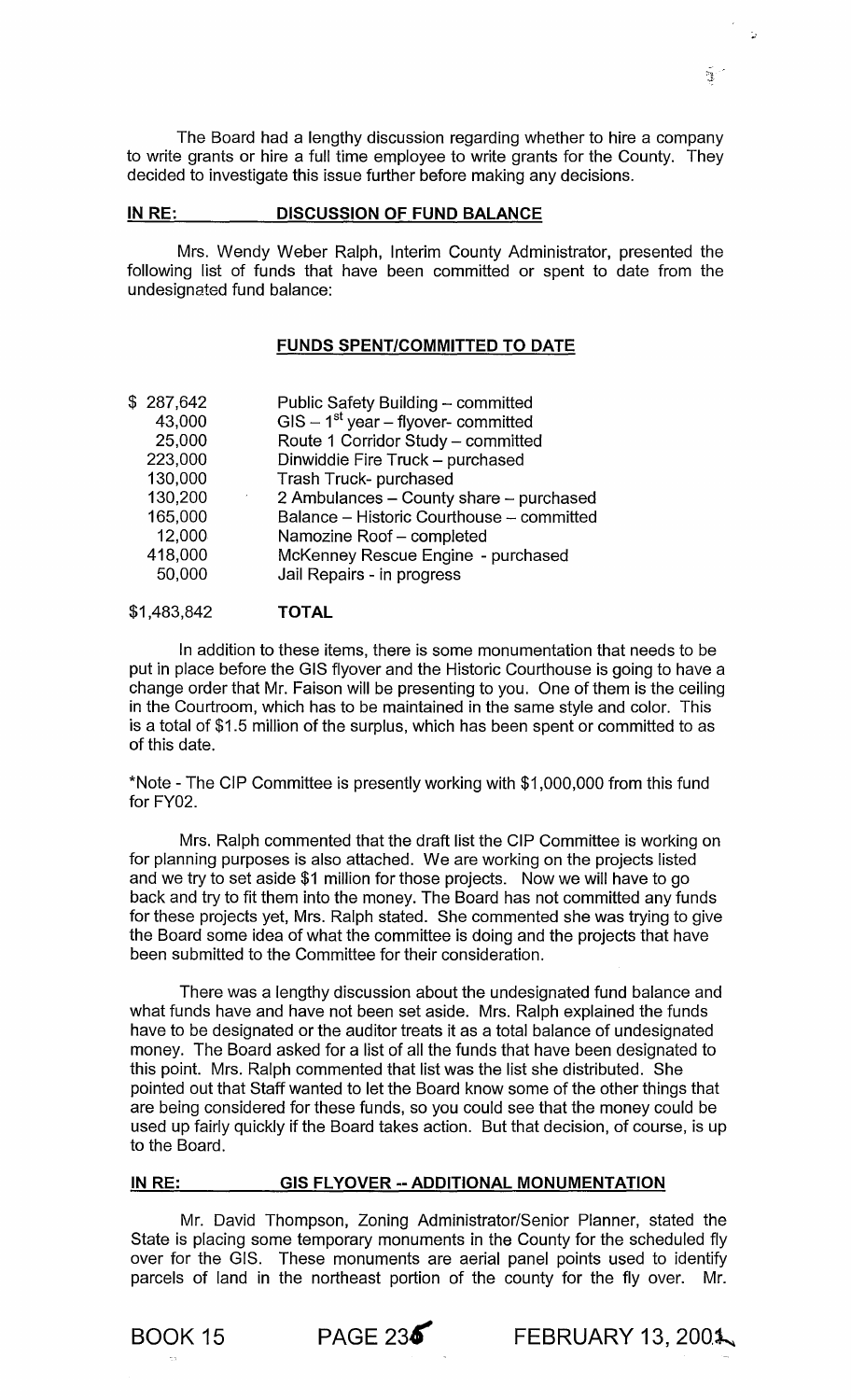Thompson stated those aerial points will be removed once the State completes the flyover. He stated he had received 2 out of 3 bids for survey services required for the placement and coordination of 20 aerial panel points and 20 monument pairs to be placed in the northeast section of the county in addition to those set by the State.

The aerial panels will be set in time for a fly over which will take place on or after February 28, 2002. Data from the GPS' coordination will be completed by March 15, 2002. These monuments will enhance surveying and mapping data and other capabilities for future GIS use.

The monuments consist of a #5 rebar set in concrete with an aluminum disk stamped "Dinwiddie County Control Monument" with an identifying number. A recovery card for each monument will be created with references for recovery and datum both horizontal and vertical. There will also be developed an index map of the points showing their general location for use in conjunction with the recovery cards.

Mr. Thompson stated the cost for the monuments will not exceed \$20,500. He commented he was still waiting for a bid to come in but he was certain the cost would not exceed \$20,500. Mr. Thompson asked for authorization to proceed with the monumentation for the 1 to 200 scale area in the northeast portion of the county.

Upon Motion of Mr. Moody, Seconded by Mr. Clay, Mr. Moody, Mr. Clay, Mr. Haraway, Mr. Bowman, Mr. Bracey, voting "Aye",

BE IT RESOLVED that the Board of Supervisors of Dinwiddie County, Virginia authorizes the Zoning Administrator/Senior Planner to proceed with the contract for survey services required for the placement and coordination of the 20 pairs of monuments in the northeast portion of the county for the GIS fly over at a cost not to exceed \$20,500.

### IN RE: BUDGET REVIEW

The Board of Supervisors met with the following Agencies to discuss their proposed 2002-2003 budget:

### CRATER DETENTION

 $\overline{\phantom{a}}$ 

Mrs. Ralph commented, as you are aware we had to add \$50,000 to the budget for the Crater Detention Home last year. She stated she was afraid this year that amount could be \$200,000 to \$250,000. This money is not all for our kids; however, we are in the Regional Detention Home and the County has to pay our portion of the costs. The children are mainly from Petersburg and Hopewell and they have recognized that. We are in the process of taking a big step that will help the County. We are working on a formula now where each locality will only pay extra funds when we exceed our designated bed space. When the home is full, the locality that needs the space will be responsible for paying the costs. Also, they are taking steps to try and reduce the amount of time the kids have to stay in detention. Through Judges - working with them to help them realize not all of the kids need to go to detention there are other ways of dealing with them. Mrs. Ralph commented, until that time we will have to deal with what our judges do and what these people can do.

# COURT SERVICES

Mrs. Ralph asked Mr. H. L. Parrish, Probation Supervisor, to present his budget and briefly explain to the Board the possible legislative changes that may affect his agency.

**BOOK 15** PAGE 235 **FEBRUARY 13, 2002**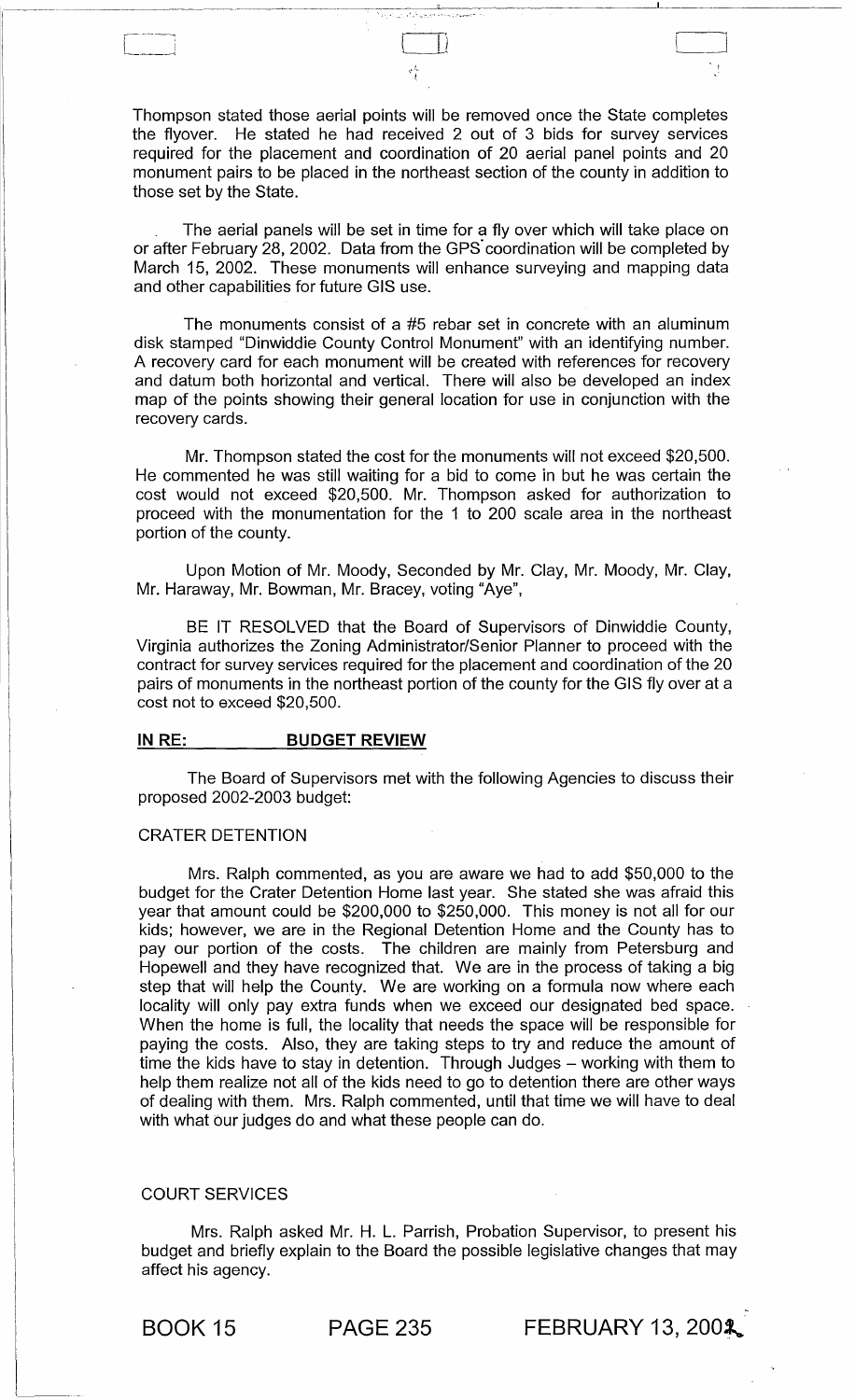Mr. Parrish stated we have been very fortunate in Dinwiddie County. When we were placed in the Regional Detention System we decided that we needed 4 beds and that was 12 to 15 years ago. We have not had to increase that number in fifteen years which is remarkable. But all of the other participants have tripled, five times, seven times their number of beds. What's killing Dinwiddie County is the fact that we have not abused the system. Dinwiddie is having to pay \$28,000 per month for Petersburg's and Hopewell's kids to be housed somewhere else. Mr. Parrish commented that the judge is the factor, which we have no control over. He is going to do what he feels is necessary. We can show him that something less than detention is appropriate and have good results from it.

The budget for the County this year has some additions in it for travel and training. This is primarily to help us get better trained to find services other than detention to help our kids. There is a proposal before the General Assembly to cut the VJCCCA Program, which is a grant of \$54,570. Six million dollars has already been cut out of the program. Every locality in the state has been categorized and given a ranking. The ranking determines what percentage the match for each locality is going to be from 10 % to 50%. Dinwiddie came in with an above average stress, high stress being the most. Mr. Parrish stated it is my guess; but we could be looking at between a 10% to 20% match for the County. Presently there is no match required for the County. If we have a 20% match the program will cost us \$11,000 to keep it in place. He commented he felt this was a small amount compared to having to send a kid to Culpepper.

Mrs. Ralph asked Mr. Parrish and Mrs. Marie Grant to explain their programs and give examples of cases with good results.

Mr. Parrish commented, there are 3 basic programs to divert kids from going to court at all for minor offenses: 1) 12 Week Program - (Parenting Classes) VJCCCA 2) First Offender Program  $-$  child has to go to court  $-$  this is a 6 Month Program with intensive intervention 3) Community Service Program child needs some punishment for their offense - keeps kids from going to detention. The extra money we ask the County to spend to keep this program in place, to make up for the State's withdrawal, is going to be well worth what you might have to pay if they are sent to detention.

# IN RE: VIRGINIA JUVENILE COMMUNITY CRIME CONTROL ACT

Mr. Parrish asked Ms. Marie Grant to give some examples of the kids that went through the programs and helped to keep them out of detention.

Ms. Grant stated there have been hundreds of kids who have come through the programs in the last 3 to 4 years. She commented there was one young man who went through both the 1<sup>st</sup> Offender Program and the Community Services Program who stuck out as a good example of how VJCCCA works. One young man stuck out in her mind about 3 years ago; he successfully completed the programs. She stated about 2 weeks ago he came to her and asked if he could work with some of the Community Services kids as a result of him being in our program.

Mrs. Ralph asked Ms. Grant to comment on the Mentoring Program. The Mentoring Program is used when we see a child who needs positive role modeling contact. This is a child who is in a single parent household who might be stagnant or need one-on-one help. What we try to do is contract with a private provider to work one on one with that child. We try to match them with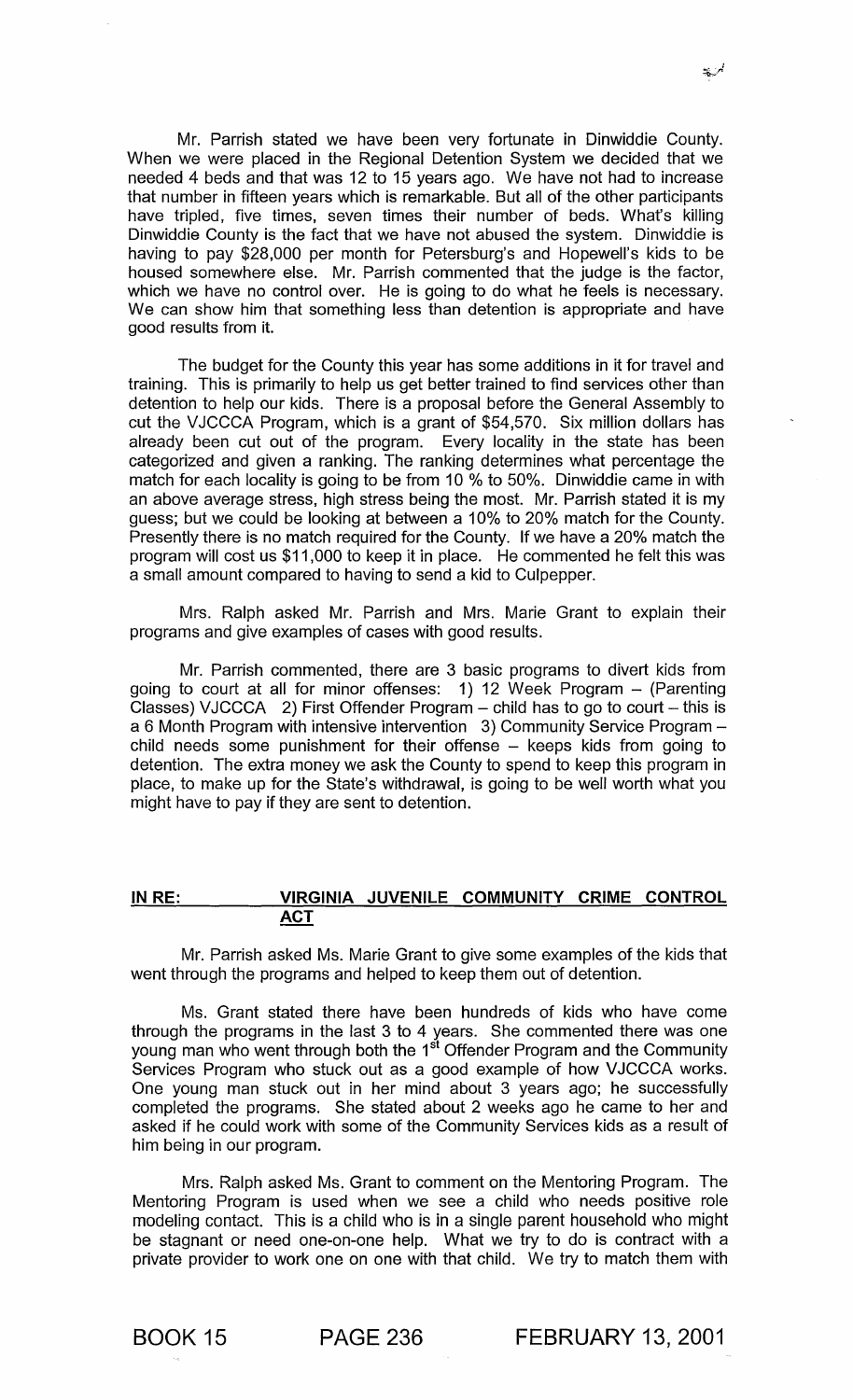someone who has similar interests. They work with the child to give them special attention and to help build their self-esteem.

. The contract of the contract of  $\mathbb{R}^n$  ,  $\mathbb{R}^n$  ,  $\mathbb{R}^n$  ,  $\mathbb{R}^n$  ,  $\mathbb{R}^n$  ,  $\mathbb{R}^n$ 

" .... -.:

Mr. Parrish reiterated if legislation changes they would need some additional funding from the County for their programs.

# IN RE: LUNCH RECESS

I-

 $\overline{\phantom{0}}$  $\mathbf{I} = \{I_1, \ldots, I_r\}$ 

> Mr. Bracey called for a lunch recess at 12:29 P.M. The meeting reconvened at 1:02 P.M.

### IN RE: BUDGET REVIEW - SHERIFF'S DEPARTMENT

The Board of Supervisors met with the Sheriff's Department to discuss their proposed budget.

Captain Alvin Booth gave an overview of the changes in their proposed FY 2002-2003 budget.

# IN RE: SHERIFF'S DEPARTMENT - REQUEST TO PURCHASE AUTOMATIC FINGERPRINTING MACHINE

Mr. Alvin Booth, Captain, stated last year the Board approved the purchase of an automatic fingerprinting machine. The LiveScan Network System was implemented in Virginia in 1994. Within 15 minutes of an arrest, LiveScan prints are processed, arrest data added to CCH, arresting agency notified of results and electronically sent to FBI. However, before they could order the machine the Compensation Board deleted it from the budget. He stated last Wednesday he received a call from the State Police and the Comp Board has reinstated funding for the machine in the amount of \$29,277. Mr. Booth stated there was a letter sent to us from the Compensation Board to that effect but he could not locate it. The good news is the cost of the machine has decreased from \$38,400.00 to \$28,853.00. The County will not have a match and we will actually make some money. Mr. Booth commented he would get a copy of the letter from the Compensation Board. He asked for authorization to purchase the machine.

Mrs. Ralph asked the Board to make the motion contingent upon receipt of a letter of verification from the State Compensation Board. Mr. Booth stated he would get a copy of the letter from the Compensation Board and present the request to the Board at the next meeting.

# IN RE: \_\_\_\_ \_\_\_\_ AUTHORIZATION TO USE JAIL PHONE COMMISSION FUNDS - FOR PERSONAL PROPERTY BAGS

Captain Alvin Booth remarked that the jailors were experiencing problems keeping inmates personal belongings together. He showed the Board a meshed bag that could be locked that he would like authorization to purchase. He commented that the cost of the bag is \$10 and the funds would be taken out of the jail phone commission money.

Upon Motion of Mr. Haraway, Seconded by Mr. Clay, Mr. Moody, Mr. Clay, Mr. Haraway, Mr. Bracey, voting "Aye", (Mr. Bowman was not present at roll call)

BE IT RESOLVED that the Board of Supervisors of Dinwiddie County, Virginia authorizes the Sheriffs Department to purchase the personal property bags for the inmates with funds from the Jail Phone Commission Fund.

### IN RE: SHERIFF'S DEPARTMENT - AUTHORIZATION TO PURCHASE SURVEILLANCE CAMERA'S FOR JAIL WITH FORFEITED ASSET SEIZURE FUNDS

BOOK 15

 $PAGE 236$  FEBRUARY 13, 2001.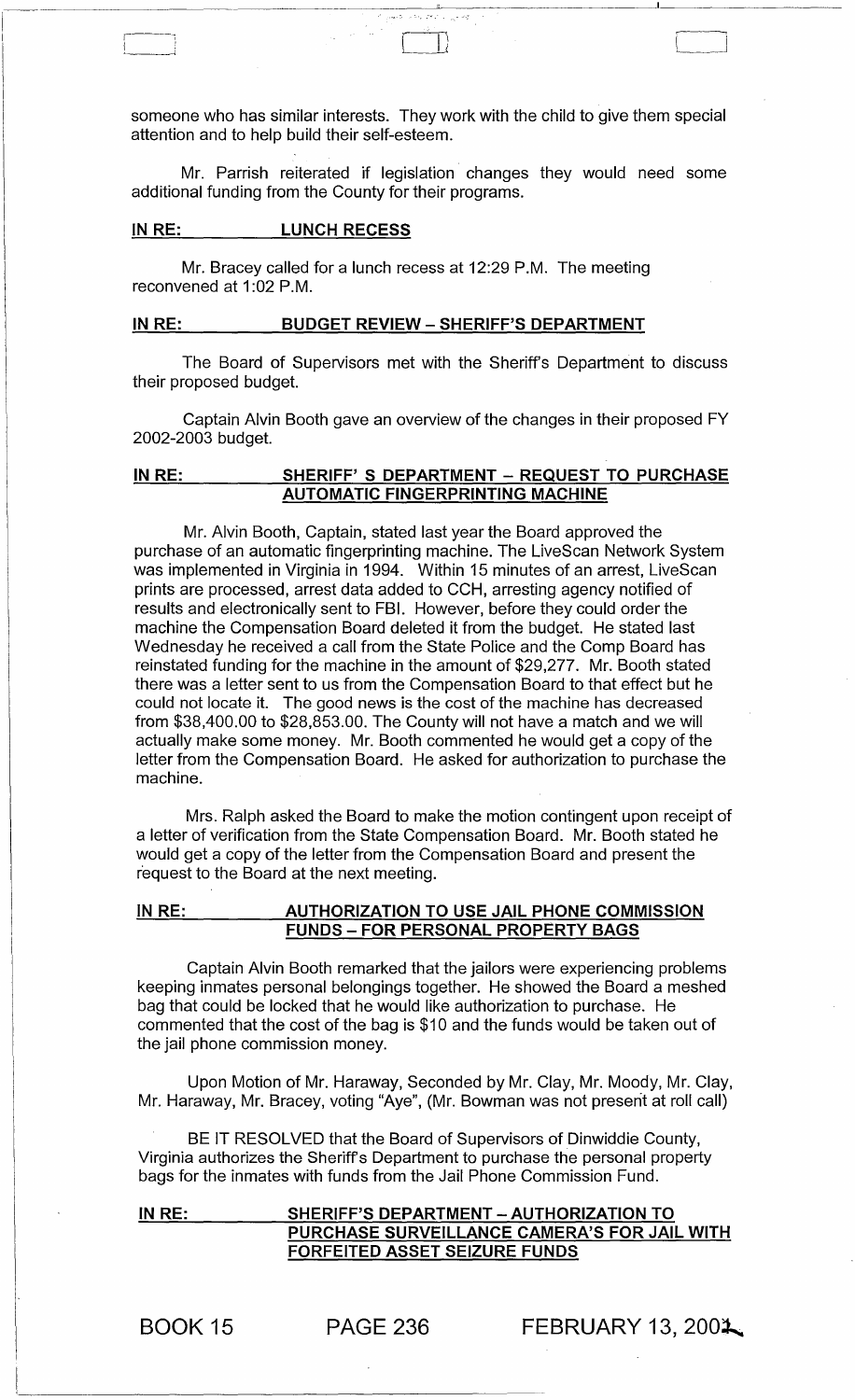Continuing Captain Booth requested authorization to replace the camera's in the Jail at a cost not to exceed \$2000 from the drug asset seizure fund. He showed the Board the old camera and explained the problems they were experiencing with it.

Upon Motion of Mr. Haraway, Seconded by Mr. Bowman, Mr. Moody, Mr. Clay, Mr. Haraway, Mr. Bowman, Mr. Bracey, voting "Aye",

BE IT RESOLVED by the Board of Supervisors of Dinwiddie County, Virginia that authorization is granted for the use of \$2,000 from the Forfeited Asset Sharing Fund for the purchase of the surveillance cameras for the jail, as described by Captain Booth.

# IN RE: SHERIFF'S DEPARTMENT - AUTHORIZATION TO PURCHASE BOB BARKER DRYING RACKS WITH JAIL PHONE COMMISSION FUNDS

Continuing Captain Booth requested authorization to purchase 32 collapsible racks for the inmates to hang wet towels on, at a cost of \$69.00 each. These funds would be expended from the jail phone commission funds for a total cost of \$2,208. He demonstrated how the rack would collapse for safety reasons.

Upon Motion of Mr. Haraway, Seconded by Mr. Bowman, Mr. Moody, Mr. Clay, Mr. Haraway, Mr. Bowman, Mr. Bracey, voting "Aye",

BE IT RESOLVED by the Board of Supervisors of Dinwiddie County, Virginia that authorization is granted to purchase 32 collapsible racks for the inmates at a cost not to exceed \$2,208 from the jail phone commission funds.

### IN RE: BUDGET WORKSHOP SESSION CONTINUED

### PUBLIC SAFETY

Mr. David Jolly, Director of Public Safety, presented his proposed FY03 budget and reviewed the new line item requests with the Board.

Mr. Jolly stated he requested two new full time positions. One position is for a grant writer. He commented that he felt this position could pay for itself over a period of time. Continuing he pointed out the other position is for a Fire Prevention Officer. Several years ago the County adopted the Fire Prevention Code and to ensure the enforcement of that code an Officer is going to be needed.

### EMS

Mr. David Jolly presented the FY 2002-2003 budget for the EMS Department. The County Administrator pointed out that the board has authorized hiring the second crew, which would bring the total of EMT's to 16. He also suggested cross training so they could help the Volunteer Fire Departments if needed.

# DINWIDDIE VOLUNTEER FIRE DEPARTMENTS

Mr. Jolly stated he put an extra \$11,000 in the budget this year for maintenance for the Volunteer Fire Departments. He commented with the new buildings now; it is important to maintain them. We have never included funding for maintenance for the buildings in the past. If the County provides for one VFD it would not be fair not to include all of them in the request.

The issue of helping the volunteers with the ladder truck for the NVFD was discussed. It was agreed that the County Administrator would talk with the

**BOOK 15 PAGE 237 FEBRUARY 13, 2001.**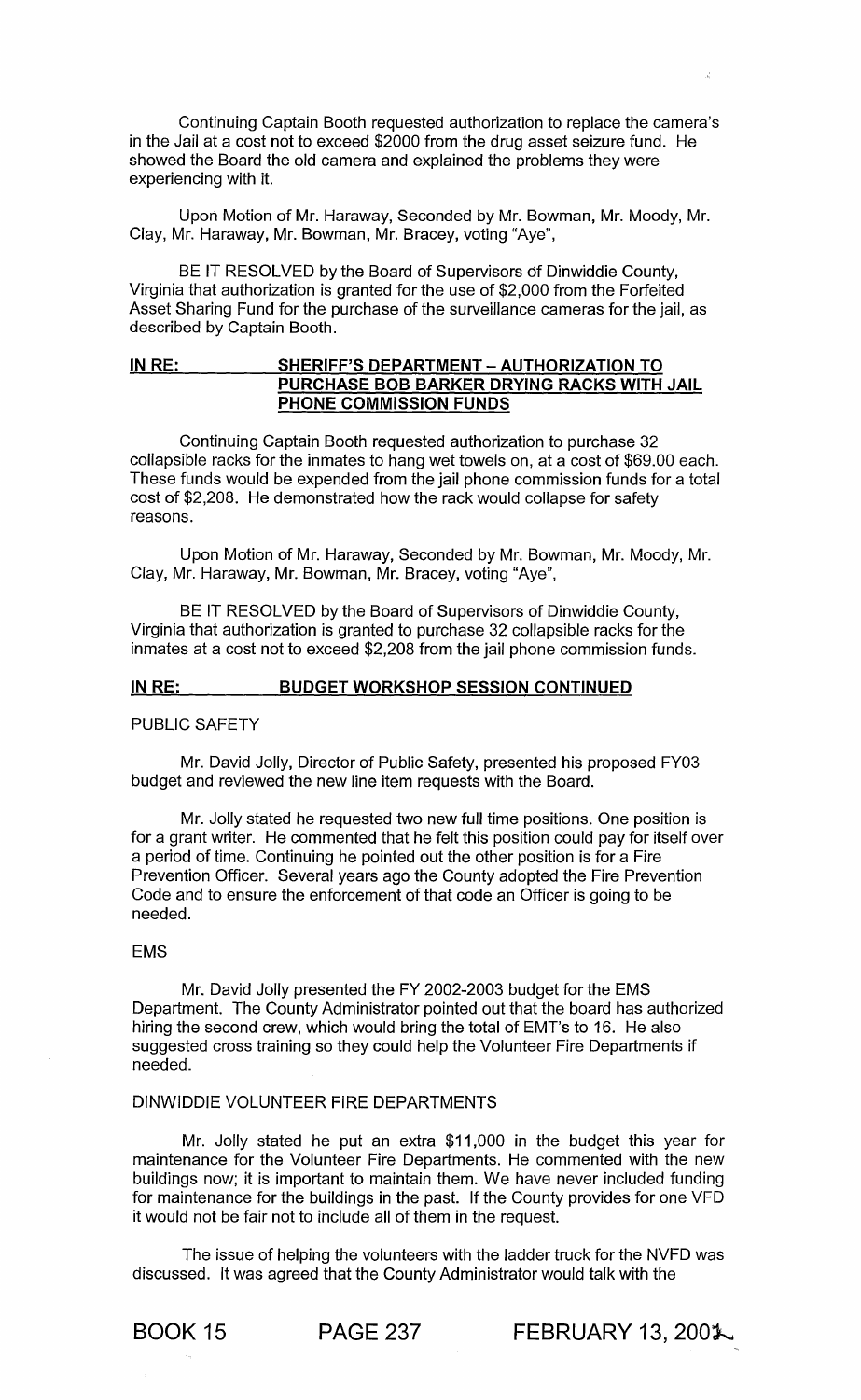County Attorney to see what the County can legally do. She voiced her concern about not following County guidelines and the other agencies doing the same.

 $\Box$ 

# IN RE: **APPOMATTOX REGIONAL LIBRARY**

Mr. Charles Koutnik, Executive Director, Appomattox Regional Library, gave an update on patron usage of the libraries. There has been a significant increase over the past year. He thanked the Board for the new facilities the County has built. The library received 30 new computers from the Gates Foundation that helped increase usage also.

Mr. Koutnik provided the following copy of the fact sheet on the proposed reduction of State aid by 25% to the Public Libraries.

### THE EFFECT ON THE APPOMATTOX REGIONAL LIBRARY SYSTEM

Below are facts based on an analysis of how the Appomattox Regional Library System's financial plans for FY 2002/2003 would be effected by Governor Gilmore's budget. If his budget were passed, the result would be a reduction of funding for the library of \$91 ,523.

### IF THE CUT HAPPENS:

Only \$64,128 will be available form State Aid for professional salaries and wages according to state law formulas. To remain at local staffing levels and maintain present hours and services, \$22,800 in local funding will have to be removed from other budget lines including \$16,541 from the Books and Materials Budget. All resources used by the public for research and reading come from this budget line.

The planned Books and Materials Budget for next year was budgeted at \$179,775, only a \$270 increase from the previous year. This was possible due to funds from the State Infopowering Program to pay for an online periodical database and the addition of local funds. Due to the proposed reduction in state funds and the relocating of local funds to the personnel budget, only \$112,271 will be available for books and materials.

This represents a decrease of 37.5% for books and other reader materials.

This amount of a decrease is possible only by the Library receiving an asked for 5.52% increase in funding from the local jurisdictions (Hopewell, Prince George County, Dinwiddie County). Otherwise the decrease will be much larger than 37.5%.

This current year we are buying about 857 books, audiotape sets, videos, etc. per month. With the proposed cut we will only be able to buy about 521 of these items per month.

We ask that Virginia Public Libraries not take such a disproportionate cut in their budgets. People depend on information and reading more than ever. We want your library to be the best, with all the latest innovations, yet keeping all the traditional services that people have come to expect from their libraries. We are part of the educational system and education is the key to our future.

There was also a discussion concerning continuing to allow Ft. Lee residents to use the library services since they no longer contribute financially. With the financial status of the State funding, the Board felt everyone should contribute to be able to use the system.

**BOOK 15 PAGE 237 FEBRUARY 13, 2002**